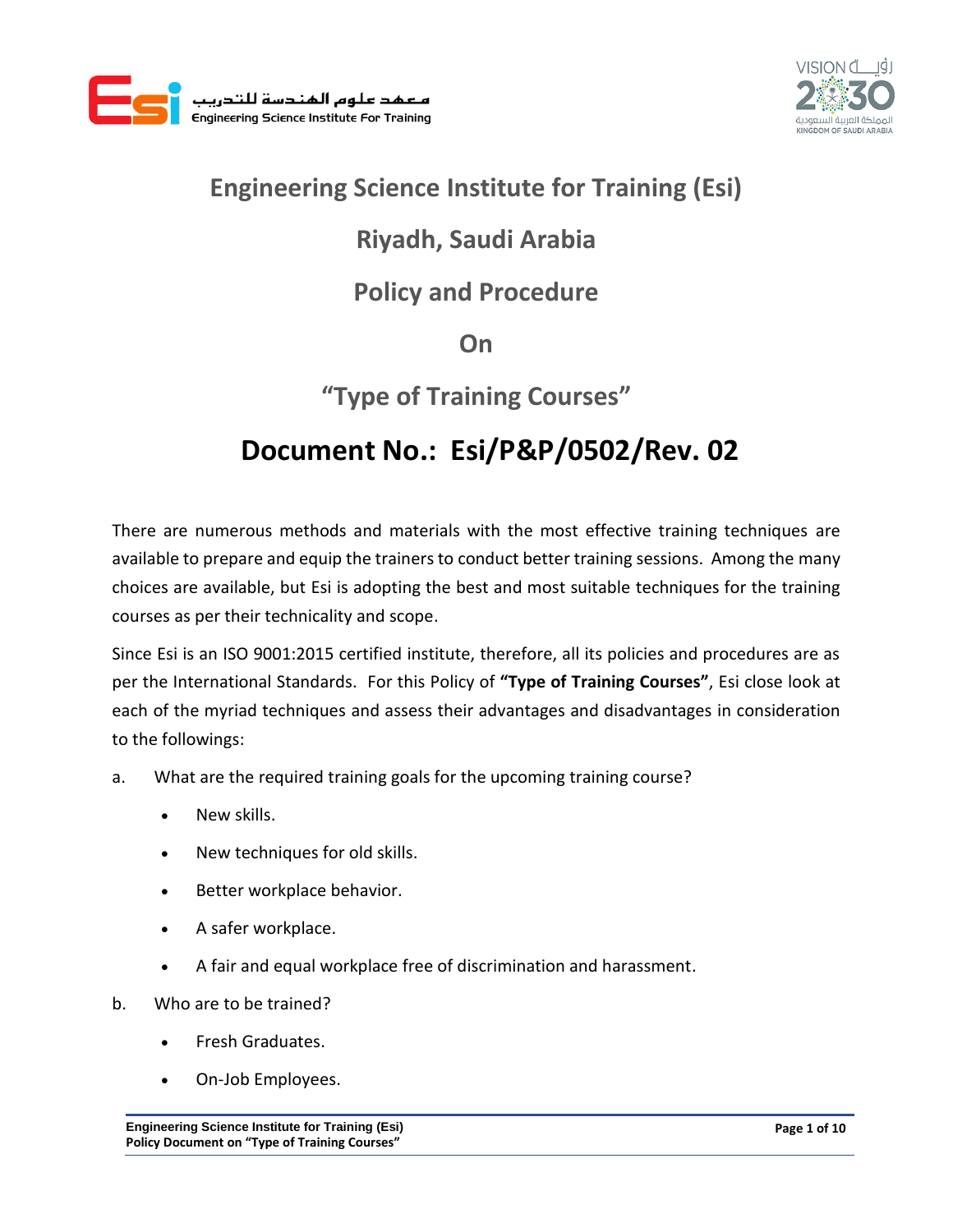



- Upper Management.
- c. What is the training budget?
- d. What is the duration of the course?
- e. What training resources and materials are available?

If the answers to these questions begin the narrowing process for the training choices. Now let's examine those training methods, their pros and cons, and where they best fit in a training program.

#### **The Choices**

Even with the many technological advances in the training industry, traditional formats remain viable and effective.

#### **1. Classroom or Instructor-Led Training**

Instructor-led training remains one of the most popular training techniques for trainers. There are many types including but not limited to the followings:

- a. **Blackboard or Whiteboard:** This may be the most "old-fashioned" method, but it can still be effective, especially if the trainees to write on the board or ask for feedback that the trainees to write on the board.
- b. **Overhead Projector:** This method is increasingly being replaced with PowerPoint presentations, which are less manually demanding, but overheads do allow you to write on them and customize presentations easily on the spot.
- c. **Video Portion:** Lectures can be broken up with video portions that explain sections of the training topic or that present case studies for discussion.
- d. **PowerPoint® Presentation:** Presentation software is used to create customized group training sessions that are led by an instructor. Training materials are provided on CDROM and displayed on a large screen for any number of trainees. The Trainees can also use the programs individually, which allows for easy makeup sessions for trainees who miss the group session. This method is one of the most popular lecture methods and can be combined with handouts and other interactive methods [See page 37 for PowerPoint presentation tips.]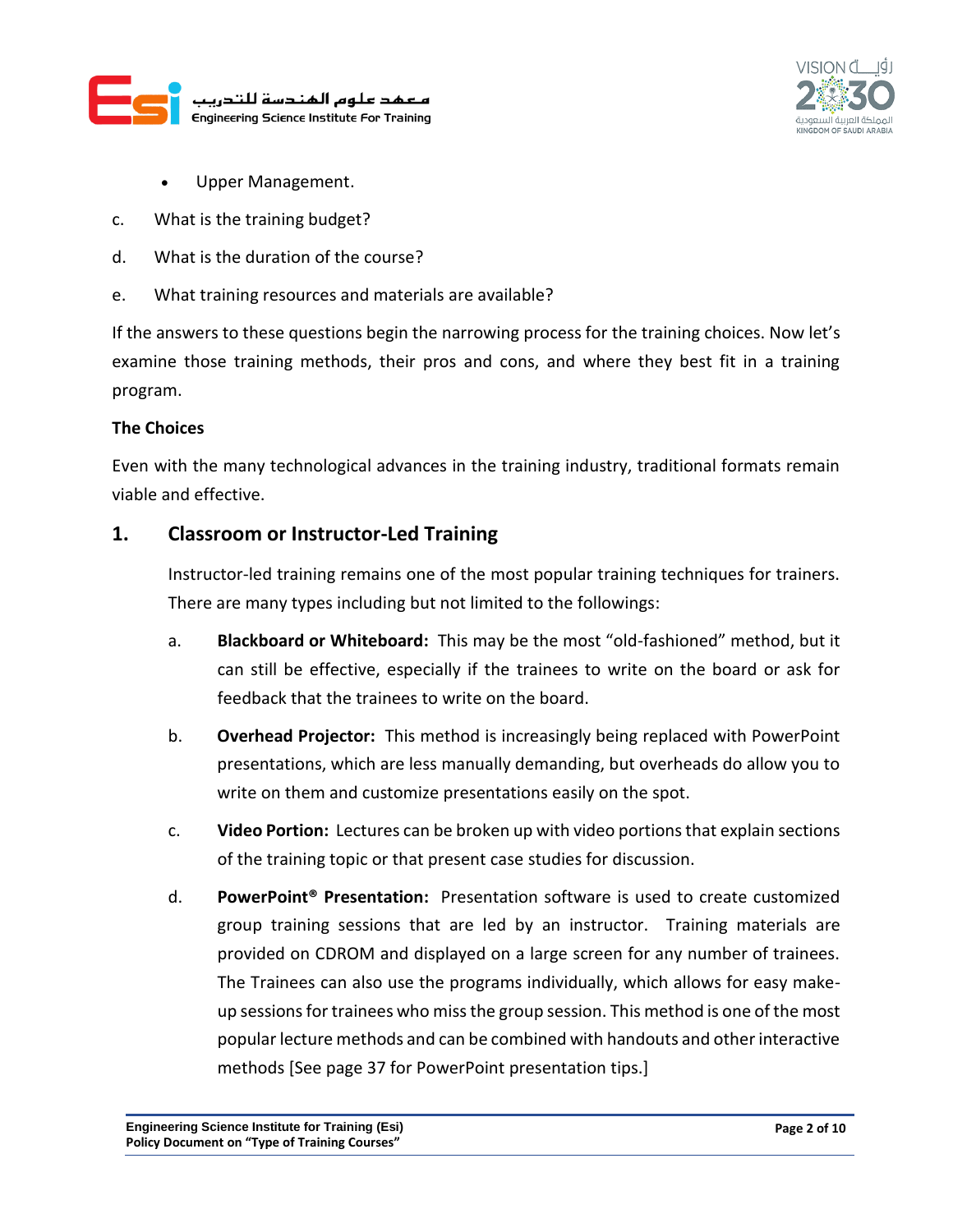



#### **Advantages**

- Instructor-led classroom training is an efficient method for presenting a large body of material to large or small groups of trainees.
- It is a personal, face-to-face type of training as opposed to computer-based training and other methods – described in the subsequent section of this policy.
- It ensures that everyone gets the same information at the same time.
- It is cost-effective.

#### **Disadvantages**

- Sometimes it is not interactive.
- The success of the training depends on the effectiveness of the lecturer.
- Scheduling classroom sessions for large numbers of trainees can be difficultespecially when trainees are at multiple locations.

#### **2. Interactive Methods**

There are many ways that you can break up training sessions and keep trainees attentive and involved, including:

- a. **Quizzes:** For long, complicated training, stop periodically to administer brief quizzes on information presented to that point. You can also begin sessions with a prequiz and let participants know there will also be a follow-up quiz. Trainees will stay engaged in order to improve their prequiz scores on the final quiz. Further motivate participants by offering awards to the highest scorers or the most improved scores.
- b. **Small Group Discussions**: Break the participants down into small groups and give them case studies or work situations to discuss or solve. This is a good way for knowledgeable veteran trainees to pass on their experience to newer candidate.
- c. **Case Studies:** Adults tend to bring a problem-oriented way of thinking to workplace training. Case studies are an excellent way to capitalize on this type of adult learning. By analyzing real job-related situations, trainees can learn how to handle similar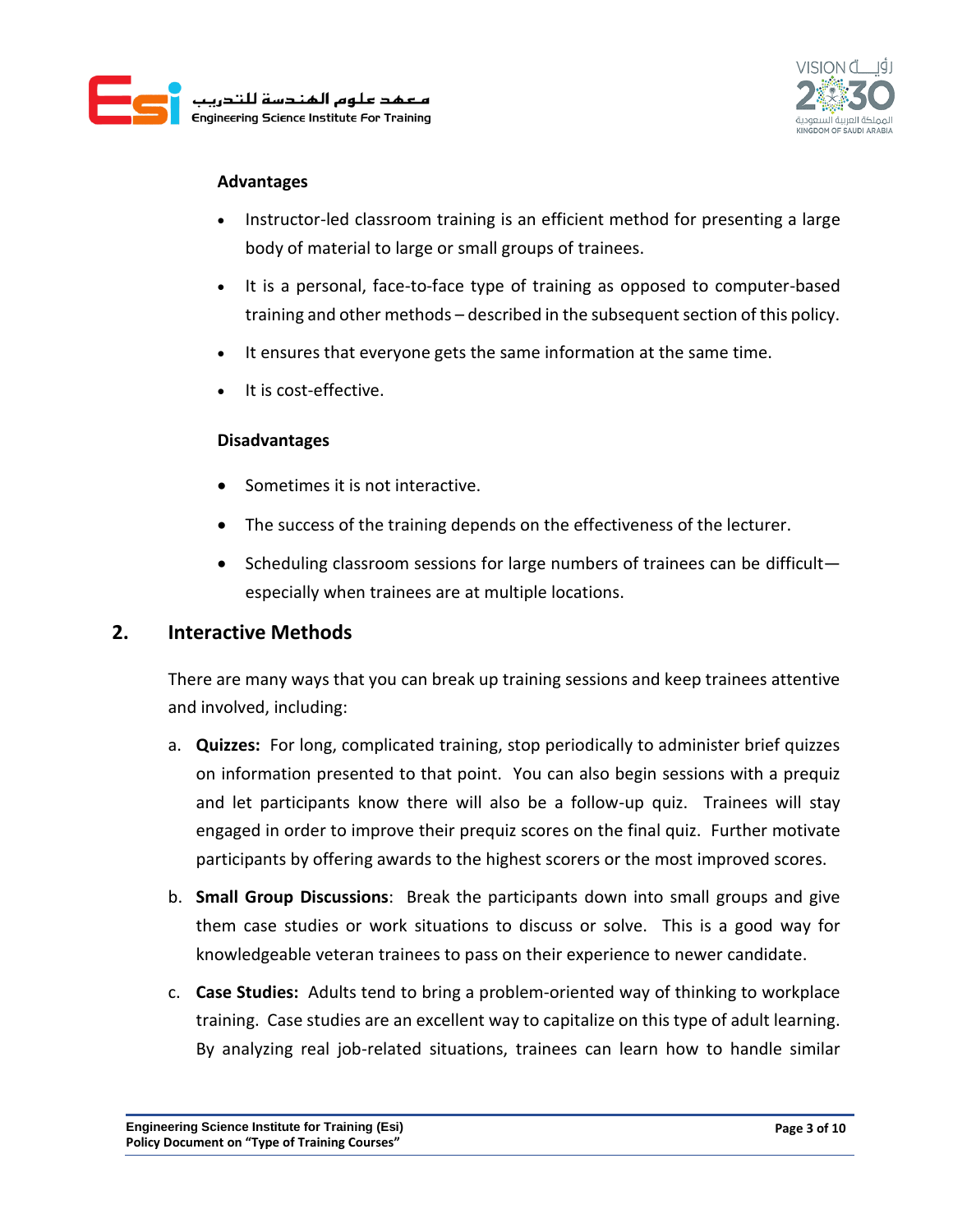



situations. They can also see how various elements of a job work together to create problems as well as solutions.

- d. **Active Summaries**: Create small groups and have them choose a leader. Ask them to summarize the lecture's major points and have each team leader present the summaries to the class. Read aloud a prewritten summary and compare this with participants' impressions.
- e. **Q & A Sessions:** Informal question-and-answer sessions are most effective with small groups and for updating skills rather than teaching new skills. For example, some changes in departmental procedure might easily be handled by a short explanation by the supervisor, followed by a question-and-answer period and a discussion period.
- f. **Question Cards:** During the lecture, ask participants to write questions on the subject matter. Collect them and conduct a quiz/review session.
- g. **Role-playing:** By assuming roles and acting out situations that might occur in the workplace, trainees learn how to handle various situations before they face them on the job. Role-playing is an excellent training technique for many interpersonal skills, such as customer service, interviewing and supervising.
- h. **Participant Control:** Pick items they want to know more about. Call on a participant to identify his or her choice. Cover that topic and move on to the next participant.
- i. **Demonstrations:** Whenever possible, bring tools or equipment that are part of the training topic and demonstrate the steps being taught or the processes being adopted.

#### j. **Other Activities:**

- i. Create a personal action plan
- ii. Raise arguments to issues in the lecture
- iii. Paraphrase important or complex points in the lecture

#### **Advantages**

 Interactive sessions keep trainees engaged in the training, which makes them more receptive to the new information.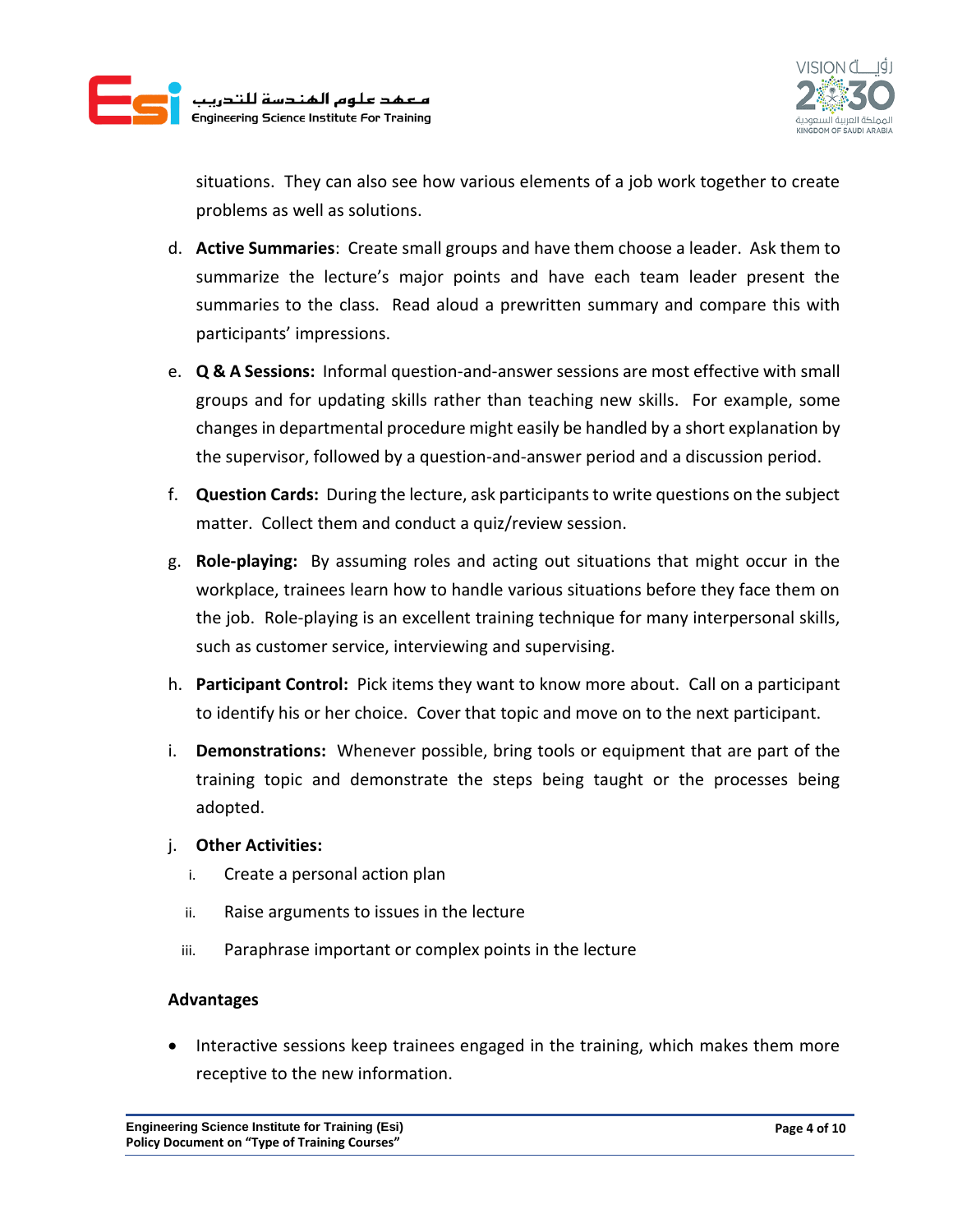



- They make training more fun and enjoyable.
- They provide ways for veteran trainees to pass on knowledge and experience to newer candidates.
- They can provide in-session feedback to trainers on how well trainees are learning.

#### **Disadvantages**

- Interactive sessions can take longer because activities, such as taking quizzes or breaking into small groups, are time-consuming.
- Some methods, such as participant control, can be less structured, and trainers will need to make sure that all necessary information is covered.

#### **3. Hands-On Training**

Experiential, or hands-on, training, offers several effective training techniques including:

- a. **Cross-training:** This method allows trainees to experience other jobs, which not only enhances trainees' skills but also gives companies the benefit of having the trainees who can perform more than one job. Cross-training also gives trainees a better appreciation of what others do and how they fit in with the work to achieve their goals.
- b. **Demonstrations:** Demonstrations are attention-grabbers. These are excellent ways to train to use new equipment or to teach the steps in a new process. Combined with the opportunity for questions and answers, this is a powerful, engaging form of training.

#### **Advantages**

- Hands-on methods are effective in training new procedures and equipment.
- They are immediately applicable to trainees' jobs.
- They allow trainers to determine whether a trainee has learned the new skill.

#### **Disadvantages**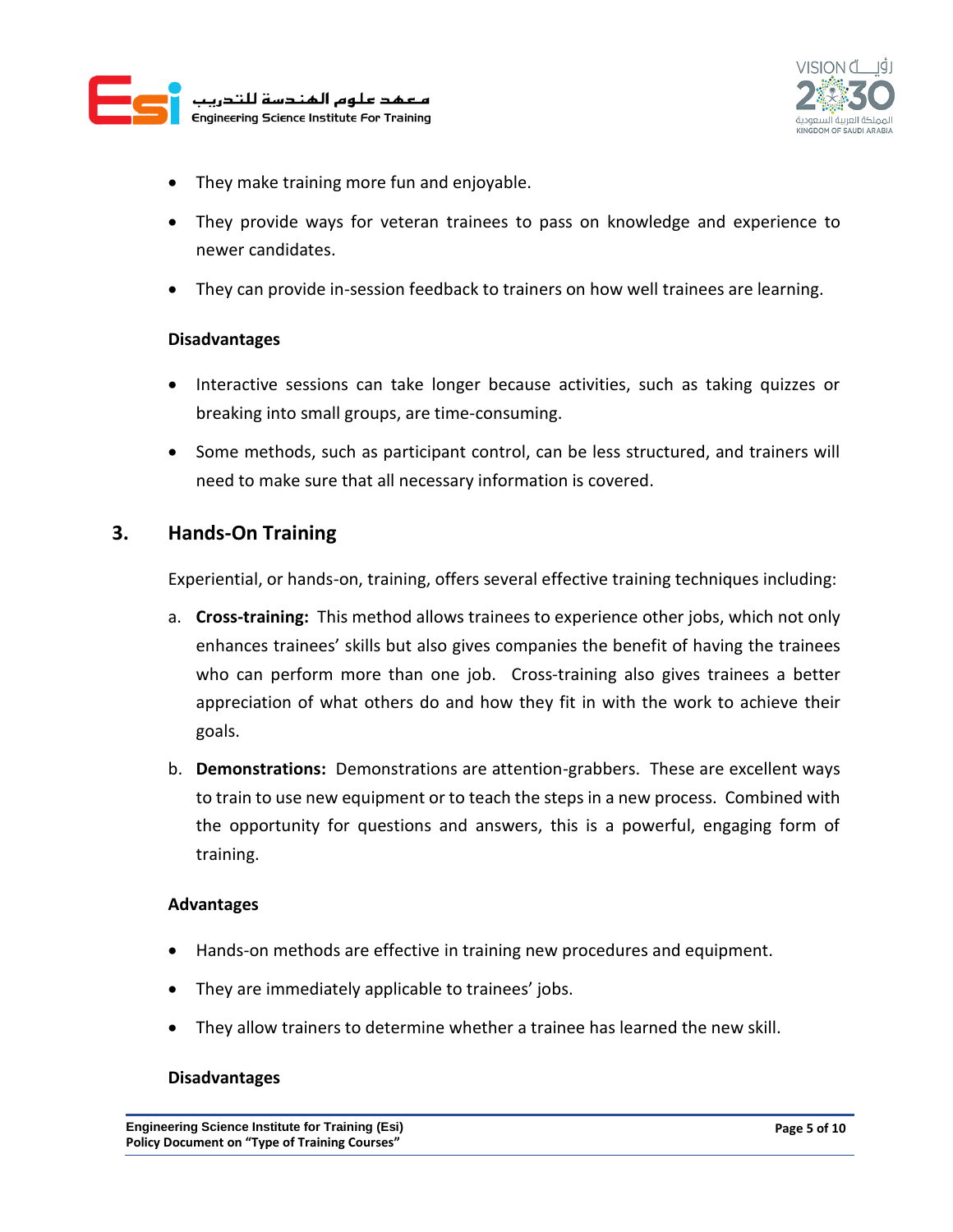



They are not good for large groups if you do not have enough equipment or machines for everyone to use.

### **4. Computer-Based Training (CBT)**

Computer-based training is becoming increasingly prevalent as technology becomes more widespread and easy to use. Though traditional forms of training are not likely to be replaced completely by technological solutions, they will most likely be enhanced by them. Human interaction will always remain a key component of workplace training.

Nonetheless, it is a good idea to look more closely at what training technologies have to offer and how they might be used to supplement existing training programs or used when developing new ones. Computer-based training formats vary from the simplest text-only programs to highly sophisticated multimedia programs to virtual reality. Consider the following types:

- a. **Text-only:** The simplest computer-based training programs offer self-paced training in a text-only format. These programs are similar to print-based, individualized training modules with the addition, in most cases, of interactive features. While simple in format, these programs can be highly effective and present complicated information and concepts in a comprehensible and easily accessible way.
- b. **CD-ROM:** A wide variety of off-the-shelf training programs covering a broad range of workplace topics are available on CD-ROM. Programs can also be created by training consultants for the specific needs of the particular organization or individual departments.
- c. **Multimedia:** These training materials are an advanced form of computer-based training. They are much more sophisticated than the original text-only programs. In addition to text, they provide stimulating graphics, audio, animation, and/or video. Multimedia tends to be more provocative and challenging and therefore, more stimulating to the adult mind. Although costs are higher than text-only software, the benefits in terms of trainees' learning may well be worth it. Multimedia training materials are typically found in DVD format.
- d. **Virtual Reality:** Virtual Reality is three-dimensional and interactive, immersing the trainee in a learning experience. Most Virtual Reality training programs take the form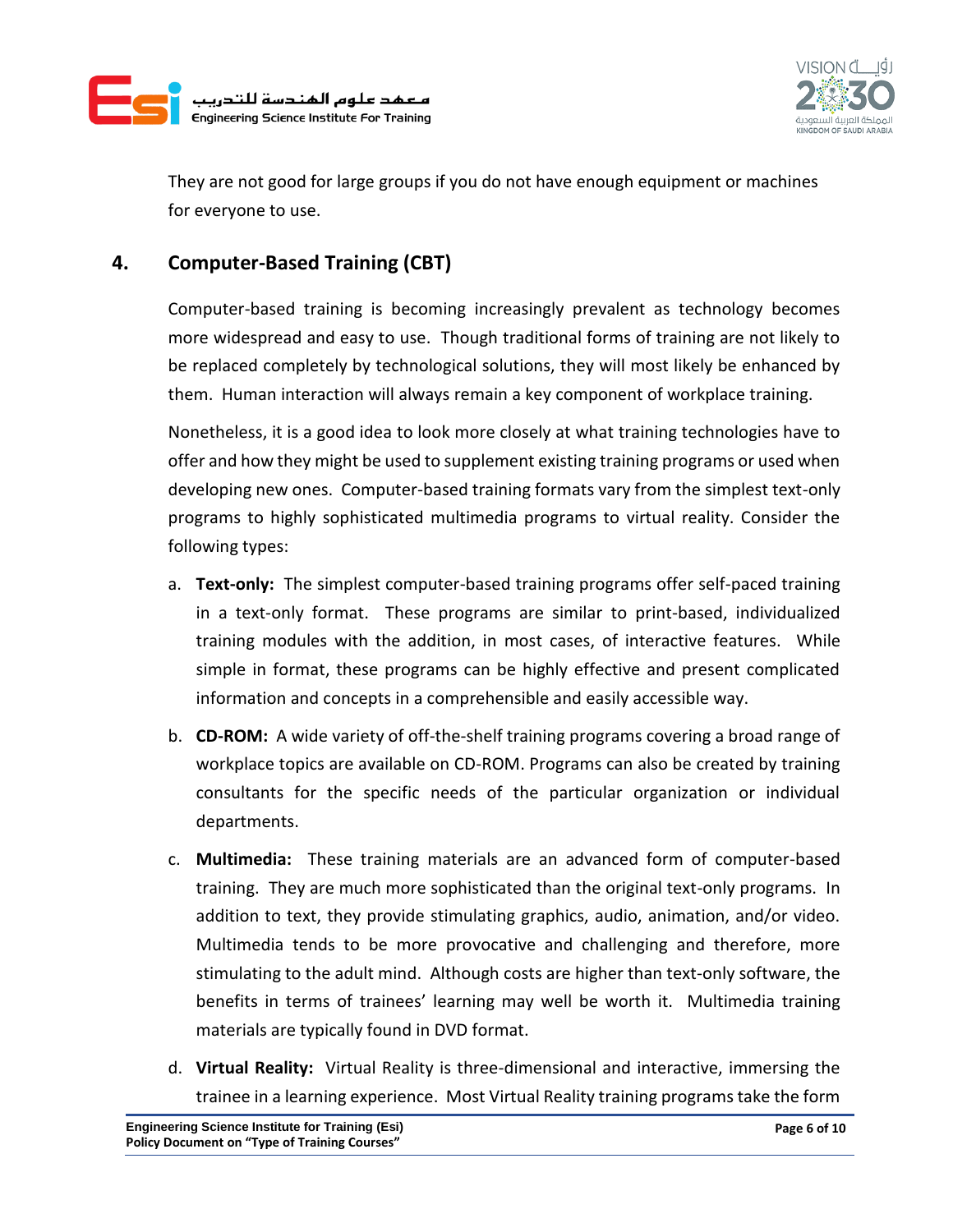



of simulation, which is a highly effective form of training. It is hands-on experience without the risks of actual performance. Flight simulators, for example, have been used successfully for years to train airline and military pilots in critical flying skills, as well as to prepare them for emergency situations in a safe and forgiving environment.

#### **Advantages**

- Computer-based training programs are easy to use.
- They can often be customized or custom designed.
- They are good for helping trainees to develop and practice new skills.
- They are useful for refresher training. They are applicable to self-directed learning.
- They can be cost-effective because the same equipment and program can be used by large numbers of trainees.
- They are flexible because trainees can learn at their own pace and at a time that is convenient for them. Computer-based programs are available 24 hours a day, 7 days a week. Convenient for the on-job employees to take the CBT training courses.
- Some programs are interactive, requiring trainees to answer questions, make choices and experience the consequences of those choices. This interaction generally results in greater comprehension and retention.
- They are uniform, which makes it possible to standardize training.
- They are measurable. When computers are used for training, it is possible to track what each trainee has learned right on the computer. Most programs have posttests to determine whether the trainee has understood the training. Test scores give trainers statistics for training evaluations.

#### **Disadvantages**

- These programs require trainees to be computer literate.
- They require trainees to have computer access.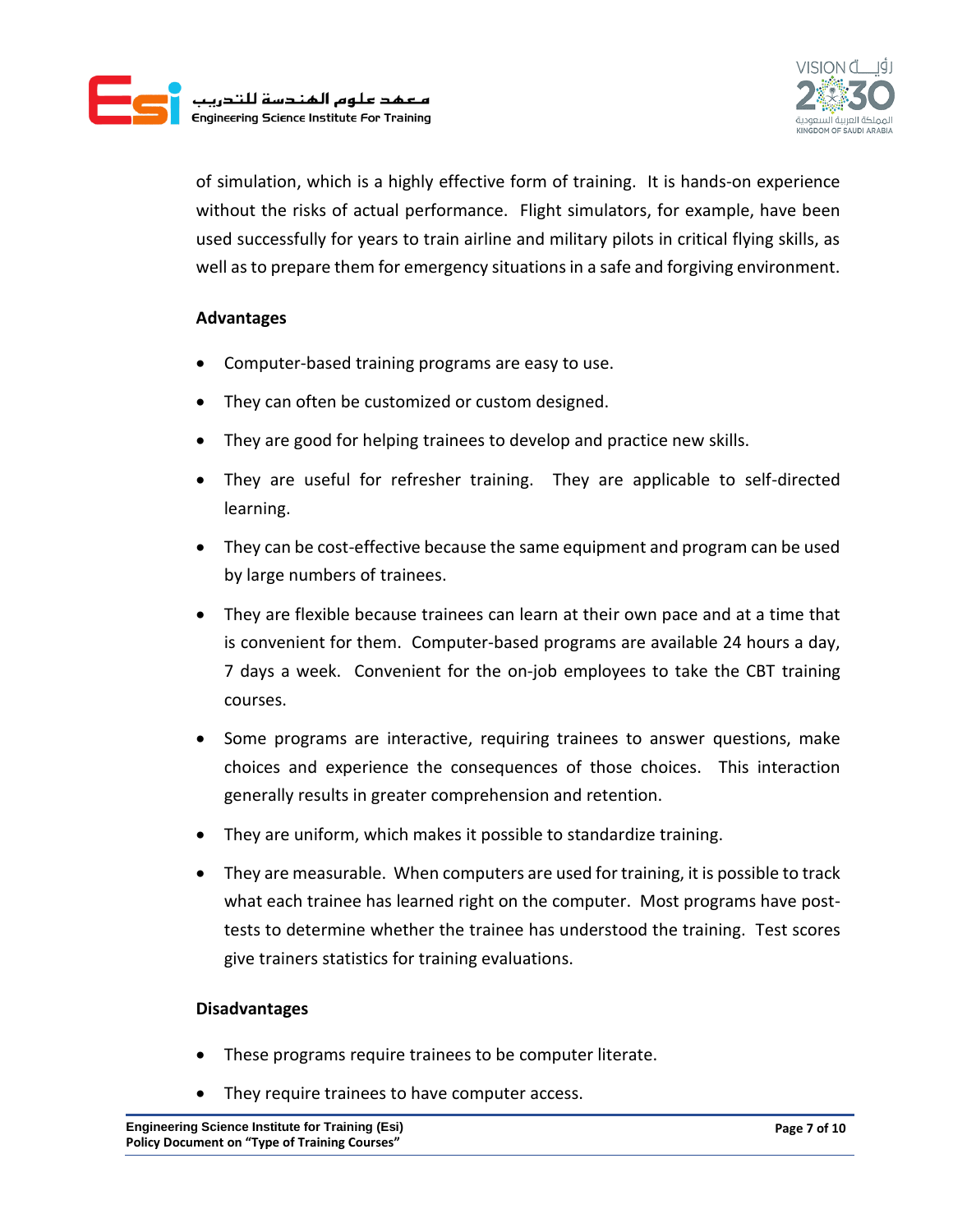



- There is little or no interaction with a trainer.
- These programs are not effective at teaching "soft-skills," such as customer service, sales, or sensitivity training.
- They are not the best choice for new or one-time training. Trainers need live interaction to ensure new skills or concepts are being communicated. Trainees need to be able to ask questions and receive feedback.
- Some poorly designed programs are "boring" and result in trainees having a poor retention rate of the material as well as a low finish rate.

#### **5. Online or E-Learning**

In addition to computer-based training, many companies with employees in a variety of locations across the country are relying on other technologies to deliver training. According to the American Society for Training & Development **(**ASTD) "State of the Industry" report, companies are using a record level of e-learning and ASTD predicts that number will continue to rise. This method is becoming more and more popular as access to the Web becomes more widely available. Some examples include:

- a. **Web-based Training:** This method puts computer-based training modules onto the Web, which companies can then make available to their trainees either on the company's intranet or on a section of the vendor's website that is set up for your company. There are many courses available on the Internet in many different topic areas. These courses provide a hands-on, interactive way for trainees to work through training presentations that are similar to CD-ROM or PowerPoint, on their own. Training materials are standardized because all trainees will use the same program. Materials are also easy to update, so your training is always in step with your industry. Web-based training programs are also often linked with software called Learning Management System (LMS) that makes trainees' progress trackable, which makes recordkeeping very easy for the training administrator.
- b. **Tele or Video Training:** These methods allow the trainer to be in one location and trainees to be scattered in several locations. Participants are networked into the central location and can usually ask questions of the trainer via the telephone or by a webchat feature. Lectures and demonstrations can be effective using this method.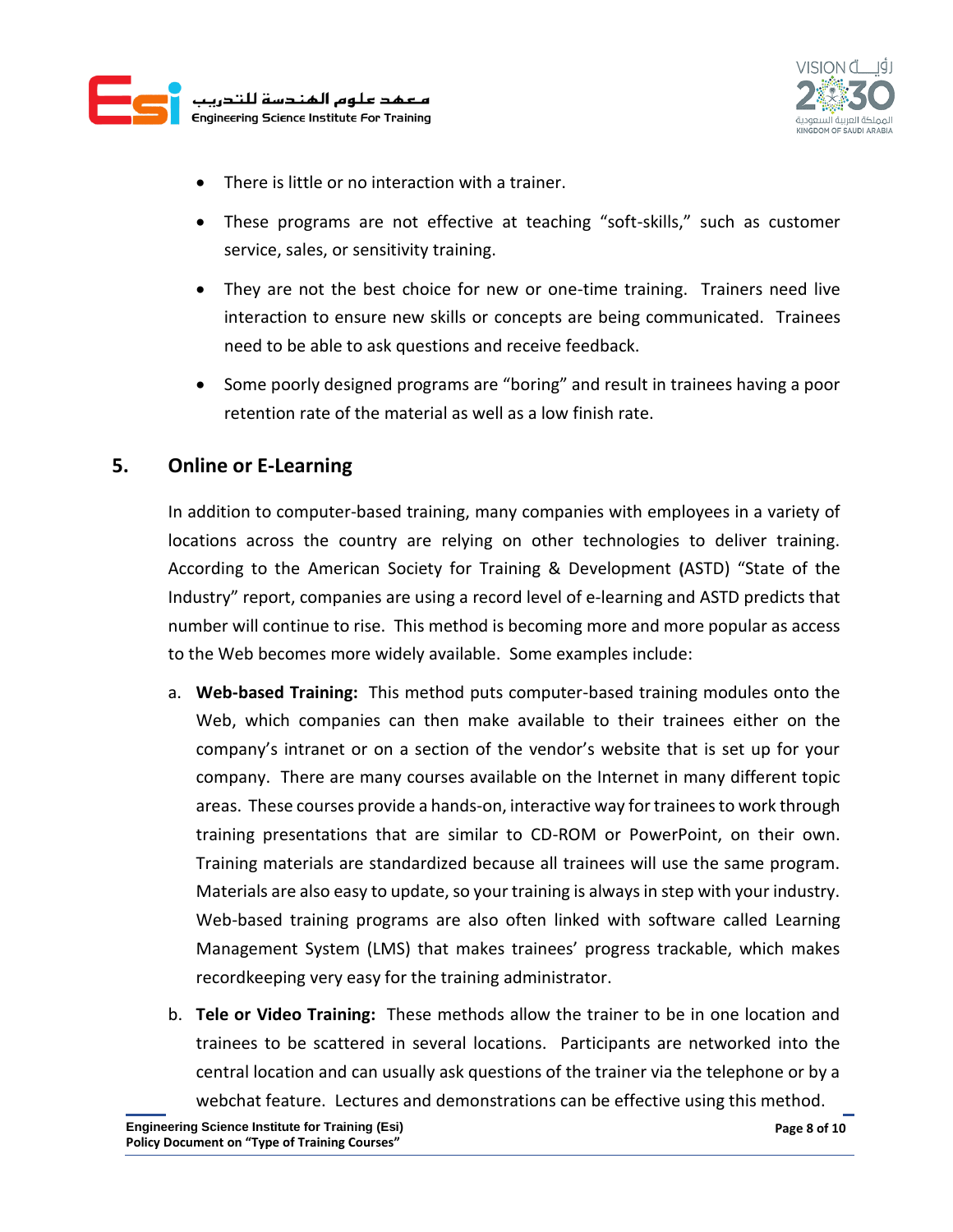



c. **Web Trainings or Webinars:** This method contains audio and visual components. Participants dial in to receive live audio training and also follow visual material that appears on their computer screens. These presentations are similar to CD-ROM or PowerPoint presentations and sometimes offer minimal online interactivity. Q & A sessions may also be held at the end of sessions.

#### **Advantages**

- Online or e-learning programs are effective for training across multiple locations.
- They save the trainees or company (corporate training) money on travel and accommodation expenses.
- They can be a less expensive way to get training from professionals.
- They are good for self-directed learning.
- They offer trainers a growing array of choices for matching training programs to trainees' knowledge and skill levels.

#### **Disadvantages**

- These programs require trainees to be computer literate.
- They are usually generic and not customized to the trainees or company's needs.
- Trainees may be too intimidated by the technology or the remoteness of the trainer to ask questions.
- Lack of computer terminals or insufficient online time may restrict or preclude access to training.
- Inadequate or outdated hardware devices (e.g., sound cards, graphics accelerators, and local area networks) can cause programs to malfunction.
- The Internet servers may not have enough bandwidth to receive the materials.
- Self-instruction offers limited opportunities to receive context-specific expert advice or timely response to questions